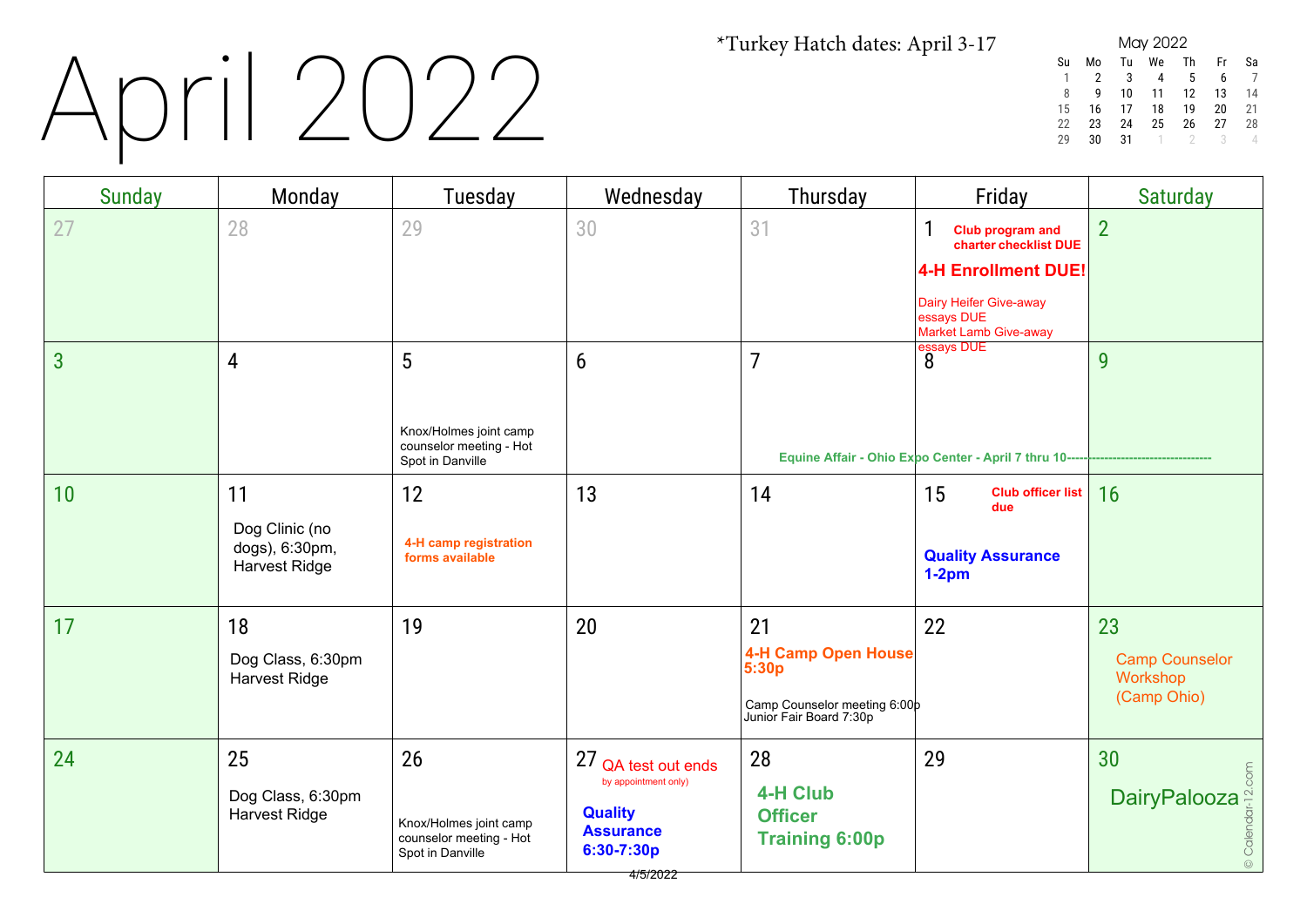### May 2022

| June 2022 |    |    |    |    |    |    |  |  |  |
|-----------|----|----|----|----|----|----|--|--|--|
| Su        | Mo | Tu | We | Τh | Fr | Sa |  |  |  |
| 29        | 30 | 31 |    | 2  | 3  |    |  |  |  |
| 5         | h  |    | 8  | q  | 10 | 11 |  |  |  |
| 12        | 13 | 14 | 15 | 16 | 17 | 18 |  |  |  |
| 19        | 20 | 21 | 22 | 23 | 24 | 25 |  |  |  |
| 26        | 27 | 28 | 29 | 30 |    |    |  |  |  |

| <b>Sunday</b> | Monday                                    | Tuesday                                                               | Wednesday                         | Thursday                                                                             | Friday                                                          | <b>Saturday</b>                                                                        |
|---------------|-------------------------------------------|-----------------------------------------------------------------------|-----------------------------------|--------------------------------------------------------------------------------------|-----------------------------------------------------------------|----------------------------------------------------------------------------------------|
|               | $\overline{2}$                            | $\mathbf{3}$                                                          | 4                                 | 5                                                                                    | 6<br>(Early bird rate) 4-H<br>camp registration DUE             | $\overline{7}$                                                                         |
|               | Dog Class, 6:30pm<br><b>Harvest Ridge</b> | Knox/Holmes Joint camp<br>counselor meeting - Hot<br>Spot in Danville | <b>Quality Assurance</b><br>6:30p |                                                                                      | 4-H Camp scholarship<br>applications and<br>commitment fees DUE |                                                                                        |
| 8             | 9                                         | 10                                                                    | 11                                | 12                                                                                   | 13                                                              | 14                                                                                     |
|               | Dog Class, 6:30pm<br>Harvest Ridge        | 4-H Advisory Committee<br>meeting 6:30                                |                                   | Cake project<br>workshop, 4pm                                                        |                                                                 | Bunny Day Camp, 9am<br>Sheep tag-in 8-9<br>Sheep clinic 9-noon                         |
| 15            | 16<br>Dog Class, 6:30pm<br>Harvest Ridge  | 17                                                                    | 18                                | 19<br>All 4-H camp<br>registration and<br>payments DUE<br>Cake project workshop, 4pm | 20                                                              | 21<br>Goat tag-in, 9-10am<br>Horse Clinic, 8am<br>Beef and dairy feeder<br>tag-in 9-11 |
| 22            | 23                                        | 24                                                                    | 25                                | 26                                                                                   | 27                                                              | 28                                                                                     |
|               | Dog Class, 6:30pm<br><b>Harvest Ridge</b> |                                                                       |                                   |                                                                                      |                                                                 |                                                                                        |
| 29            | 30                                        | 31                                                                    |                                   | $\overline{2}$                                                                       | 3                                                               | $\overline{4}$                                                                         |
|               | <b>Office closed</b>                      |                                                                       |                                   |                                                                                      |                                                                 | © Calendar-12.com                                                                      |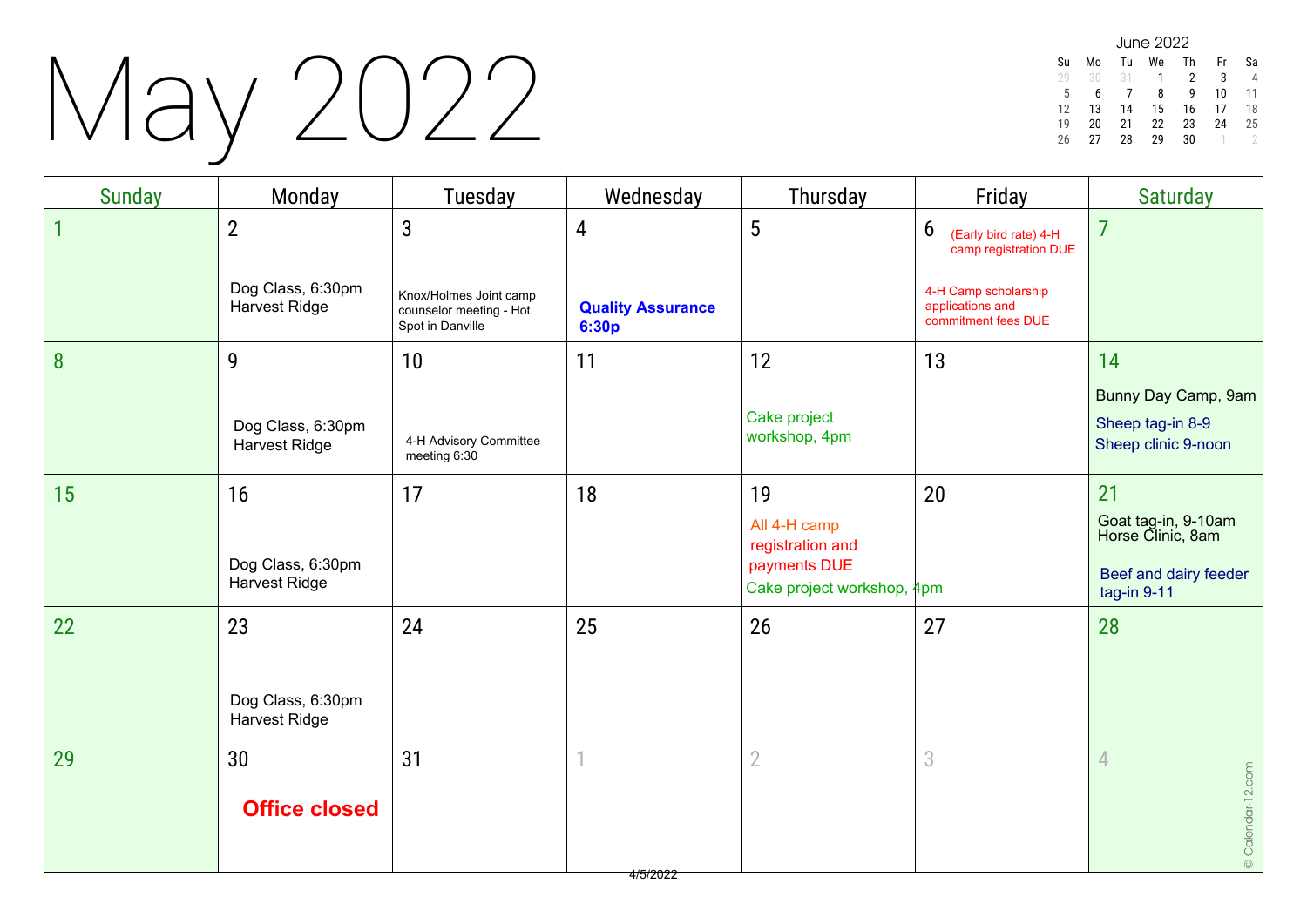### June 2022

Broiler hatch dates: June 14-29 Duck hatch dates: June 20-28

| <b>July 2022</b> |    |    |    |    |    |    |  |  |  |
|------------------|----|----|----|----|----|----|--|--|--|
| Su               | Mo | Tu | We | Th | Fr | Sa |  |  |  |
| 26               | 27 | 28 | 29 | 30 | 1  | 2  |  |  |  |
| 3                | 4  | 5  | 6  | 7  | 8  | g  |  |  |  |
| 10               | 11 | 12 | 13 | 14 | 15 | 16 |  |  |  |
| 17               | 18 | 19 | 20 | 21 | 22 | 23 |  |  |  |
| 24               | 25 | 26 | 27 | 28 | 29 | 30 |  |  |  |
| 31               |    | 2  | 3  |    | h  |    |  |  |  |

| <b>Sunday</b>                                                          | Monday                                                                                                              | <b>Tuesday</b>                          | Wednesday                                                                                                                                                                    | Thursday                      | Friday | <b>Saturday</b>                                                                                 |
|------------------------------------------------------------------------|---------------------------------------------------------------------------------------------------------------------|-----------------------------------------|------------------------------------------------------------------------------------------------------------------------------------------------------------------------------|-------------------------------|--------|-------------------------------------------------------------------------------------------------|
| 29                                                                     | 30                                                                                                                  | Market hog photos due<br>June 1         | Sewing project clinic 2<br><b>CSB Mini Grants DUE</b><br>Animal Lease Forms DUE<br>Horse packets/photos DUE<br>Project add/drop deadline<br>Pen Forms for fair open (online) |                               | 3      | 4                                                                                               |
| $5\phantom{.0}$<br>Llama Learn Day<br><b>Breeze Hill Farm</b><br>1:30p | $6\overline{6}$<br>Dog Class, 6:30pm<br>Harvest Ridge                                                               | 7<br>------ Knolmes 4-H Camp, -         | 8                                                                                                                                                                            | 9                             | 10     | 11<br><b>Horse Clinic</b><br>(trail) @Windy Hill<br>Dog Program Trip to The<br><b>Gated Doc</b> |
| 12                                                                     | 13<br>Dog Class, 6:30pm<br>Harvest Ridge<br>*last day for Ohio State Fair<br>signatures                             | 14<br>4-H Advisory Committee<br>meeting | 15                                                                                                                                                                           | 16<br>Junior Fair Board 7:30p | 17     | 18<br>Horse Clinic 9am<br>(horsemanship)                                                        |
| 19                                                                     | Ohio State Fair <sup>21</sup><br>20<br>livestock entries<br><b>DUE</b><br>Dog Class, 6:30pm<br><b>Harvest Ridge</b> |                                         | 22<br><b>Cloverbud Day Camp</b>                                                                                                                                              | 23                            | 24     | 25<br>PAS Show, 9am<br>Dairy Clinic                                                             |
| 26                                                                     | 27<br>Dog Class, 6:30pm<br><b>Harvest Ridge</b>                                                                     | 28                                      | 29<br>4/5/2022                                                                                                                                                               | 30                            |        | $\overline{2}$<br>© Calendar-12.com                                                             |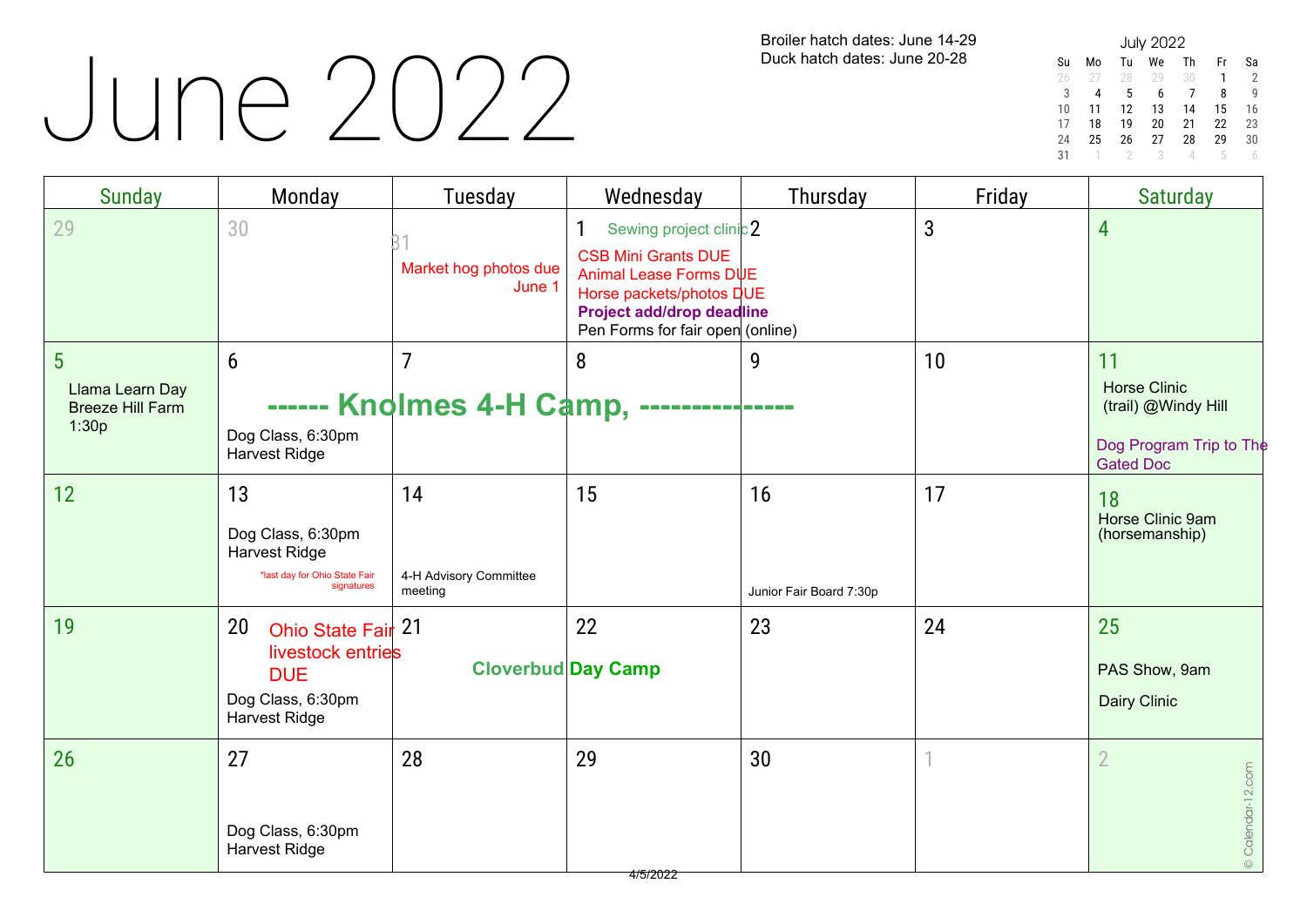# July 2022

| August 2022 |    |    |    |    |    |    |  |  |  |
|-------------|----|----|----|----|----|----|--|--|--|
| Su          | Mo | Tu | We | Th | Fr | Sa |  |  |  |
| 31          | 1  | 2  | 3  | 4  | 5  | 6  |  |  |  |
|             | 8  | q  | 10 | 11 | 12 | 13 |  |  |  |
| 14          | 15 | 16 | 17 | 18 | 19 | 20 |  |  |  |
| 21          | 22 | 23 | 24 | 25 | 26 | 27 |  |  |  |
| 28          | 29 | 30 | 31 |    |    |    |  |  |  |

| <b>Sunday</b>                                                | Monday                                                                                     | Tuesday                                                                                                     | Wednesday                    | Thursday                                             | Friday                                                        | <b>Saturday</b>                     |
|--------------------------------------------------------------|--------------------------------------------------------------------------------------------|-------------------------------------------------------------------------------------------------------------|------------------------------|------------------------------------------------------|---------------------------------------------------------------|-------------------------------------|
| 26                                                           | 27                                                                                         | 28                                                                                                          | 29                           | 30                                                   | 1<br>Livestock pen<br>forms for fair<br>exhibition DUE        | $\overline{2}$                      |
| $\overline{3}$                                               | $\overline{4}$<br><b>Office Closed</b>                                                     | 5                                                                                                           | 6                            | $\overline{7}$                                       | 8                                                             | 9<br>Rabbit tattooing,<br>9 to 11am |
| 10                                                           | 11<br>Dog Class, 6:30pm<br><b>Harvest Ridge</b>                                            | 12<br><b>Lifeskills Project Evaluations</b><br>Skill-a-thon Open House, 6:30-8p<br>Goat and Poultry Clinics | 13                           | 14<br><b>Livestock Project</b><br><b>Evaluations</b> | 15<br>Commissioner award apps DUE<br>Jr. Fair Royalty app DUE | 16                                  |
| 17                                                           | 18<br><b>Livestock Project</b><br><b>Evaluations</b><br>Dog Class, 6:30pm<br>Harvest Ridge | 19                                                                                                          | 20                           | 21<br>JFB/SFB Work Night                             | 22                                                            | 23                                  |
| 24                                                           | 25<br>Jr. Fair Royalty<br>interviews<br>Dog Class, 6:30pm<br>Harvest Ridge                 | 26                                                                                                          | 27<br>Ohio State Fair begins | 28                                                   | 29                                                            | 30                                  |
| 31<br><b>Market Livestock</b><br>photos for fair<br>sale DUE | Dog Class, 6:30pm<br>Harvest Ridge                                                         | $\overline{2}$                                                                                              | 3                            | 4                                                    | 5                                                             | © Calendar-12.com<br>6              |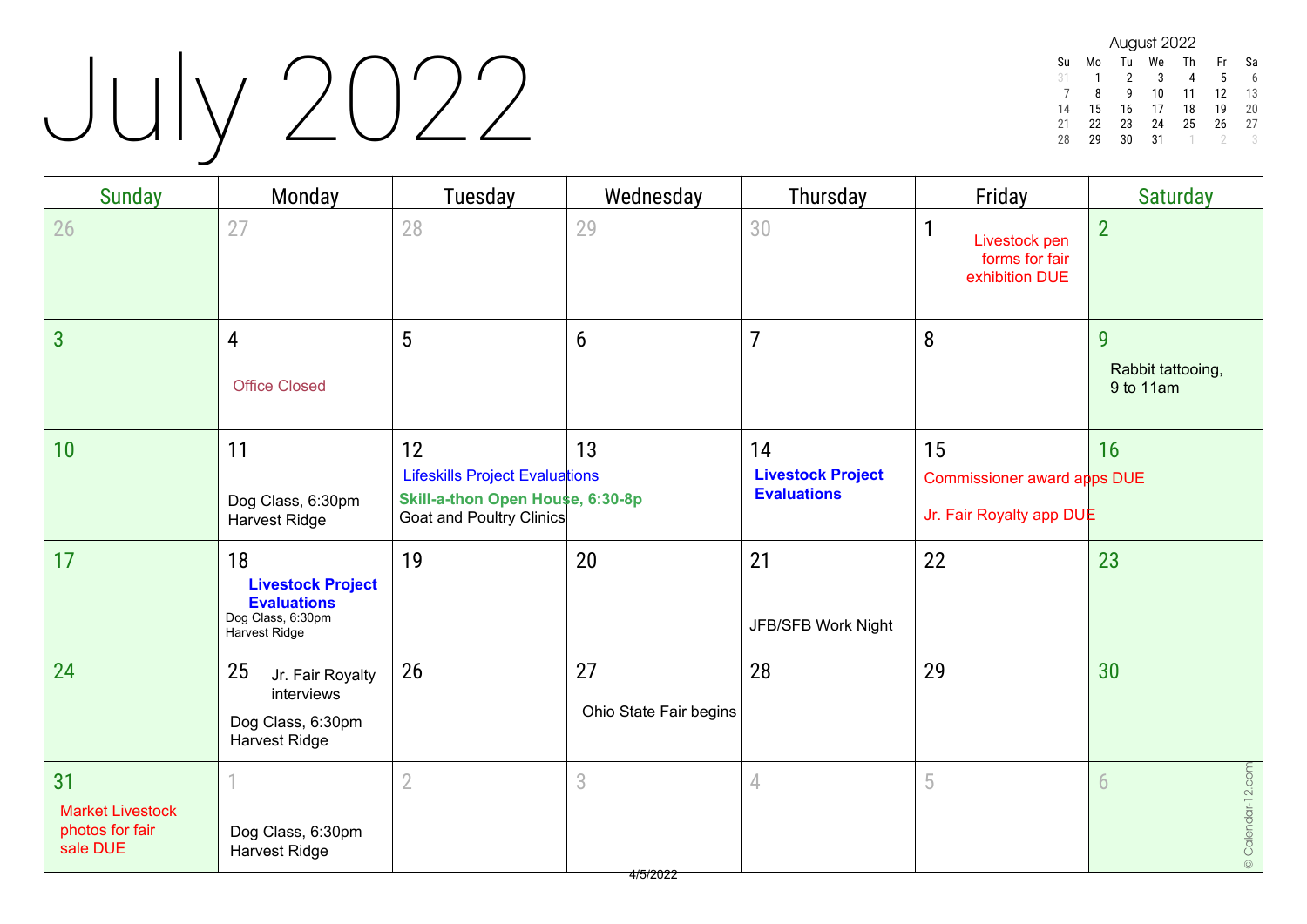\* livestock committee wrap-up meetings

# August 2022

| September 2022 |    |    |    |    |    |    |  |  |  |
|----------------|----|----|----|----|----|----|--|--|--|
| Su             | M٥ | Tu | We | Th | Fr | Sa |  |  |  |
| 28             | 20 | 30 | 31 | 1  | 2  | 3  |  |  |  |
| Δ              | 5  | 6  |    | 8  | q  | 10 |  |  |  |
| 11             | 12 | 13 | 14 | 15 | 16 | 17 |  |  |  |
| 18             | 19 | 20 | 21 | 22 | 23 | 24 |  |  |  |
| 25             | 26 | 27 | 28 | 29 | 30 |    |  |  |  |

| <b>Sunday</b>                 | Monday      | Tuesday                           | Wednesday                         | Thursday                                                       | Friday         | <b>Saturday</b>   |
|-------------------------------|-------------|-----------------------------------|-----------------------------------|----------------------------------------------------------------|----------------|-------------------|
| 31                            | $\mathbf 1$ | $\overline{2}$                    | $\mathbf{3}$                      | 4                                                              | $\overline{5}$ | $6\phantom{1}$    |
| 7                             | 8           | 9                                 | 10                                | 11                                                             | 12             | 13                |
| <b>Official Fair Weigh-in</b> |             |                                   |                                   |                                                                |                |                   |
|                               |             |                                   | <b>Holmes County Fair Week -</b>  |                                                                |                |                   |
|                               |             |                                   |                                   |                                                                |                |                   |
| 14                            | 15          | 16                                | 17                                | 18<br><b>Beef and Dairy</b><br><b>Steer Carcass</b><br>Contest | 19             | 20                |
| 21                            | 22          | 23                                | 24                                | 25                                                             | 26             | 27                |
|                               |             | Horse<br><b>Rabbit</b><br>Poultry | Sale<br>Sheep<br><b>Swine</b>     |                                                                |                |                   |
| 28                            | 29          | 30                                | 31                                |                                                                | $\overline{2}$ | $\overline{3}$    |
|                               |             | Dairy 6:30<br><b>Goat 7:30</b>    | <b>Beef 6:30</b><br>Llama<br>7:30 | <b>Honor Club</b><br>form and<br>documents DUE                 |                | © Calendar-12.com |
|                               |             |                                   | 4/5/2022                          |                                                                |                |                   |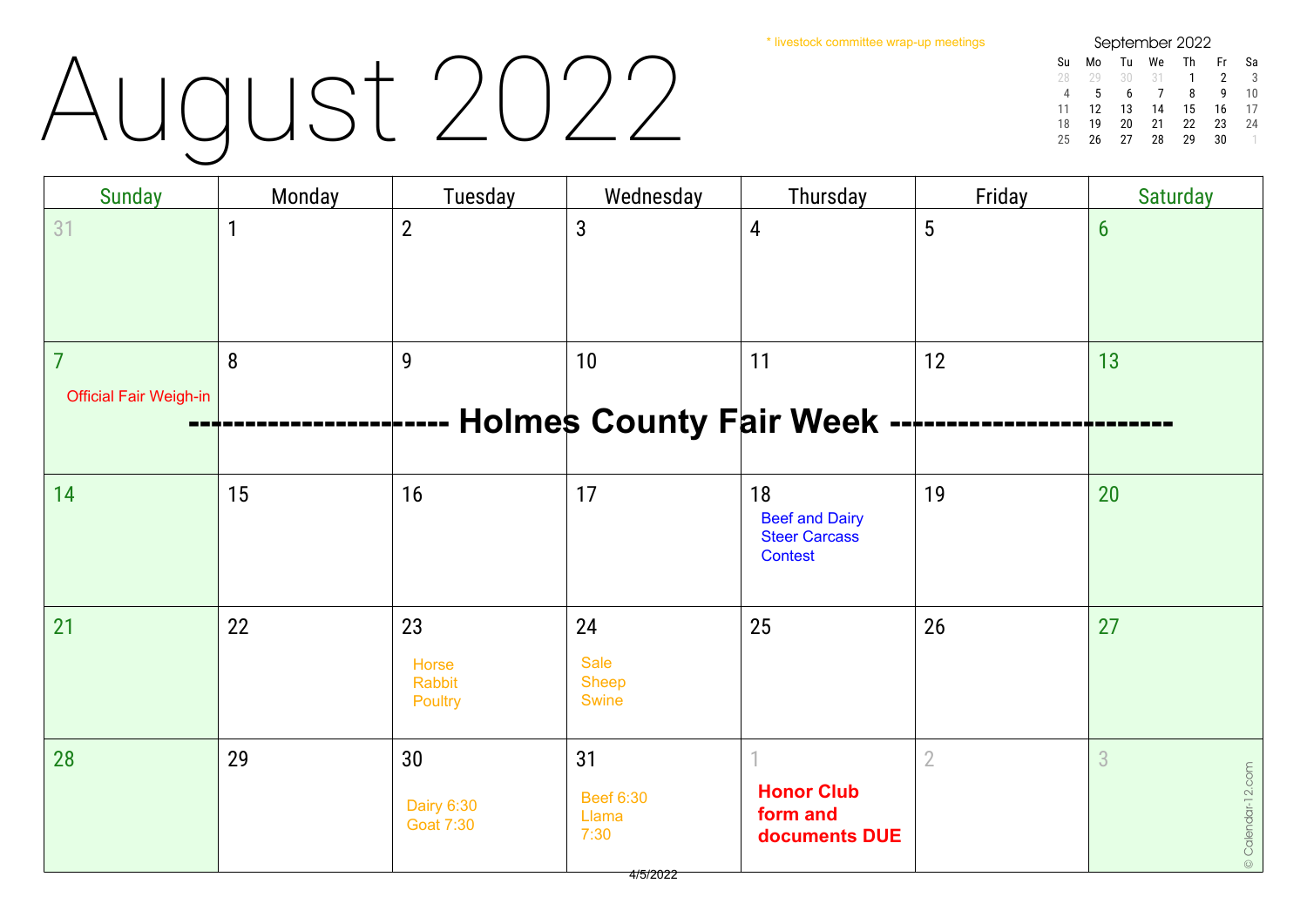### September 2022

October 2022 Su Mo Tu We Th Fr Sa 25 26 27 28 29 30 1 2 3 4 5 6 7 8<br>9 10 11 12 13 14 15 9 10 11 12 13 14 15 16 17 18 19 20 21 22 23 24 25 26 27 28 29<br>30 31 1 2 3 4 5 30 31 1 2 3 4 5

| <b>Sunday</b>  | Monday          | Tuesday                           | Wednesday                                    | Thursday                                      | Friday         | <b>Saturday</b>                  |
|----------------|-----------------|-----------------------------------|----------------------------------------------|-----------------------------------------------|----------------|----------------------------------|
| 28             | 29              | 30                                | 31                                           | $\mathbf{1}$<br><b>Honor Club</b><br>form and | $\overline{2}$ | $\overline{3}$                   |
|                |                 |                                   |                                              | documents DUE                                 |                |                                  |
| $\overline{4}$ | $5\phantom{.0}$ | $6\phantom{1}$                    | $\overline{7}$                               | $8\,$                                         | $\mathbf{9}$   | 10                               |
| 11             | 12              | 13                                | 14                                           | 15                                            | 16             | 17                               |
| 18             | 19              | $20\,$                            | 21                                           | 22                                            | 23             | 24                               |
|                |                 | -----------                       | <b>Farm Science Review -----------------</b> |                                               |                |                                  |
|                |                 | 4-H Advisory Committee<br>meeting |                                              |                                               |                |                                  |
| 25             | 26              | 27                                | 28<br>4/5/2022                               | 29                                            | 30             | $\mathbf 1$<br>© Calendar-12.com |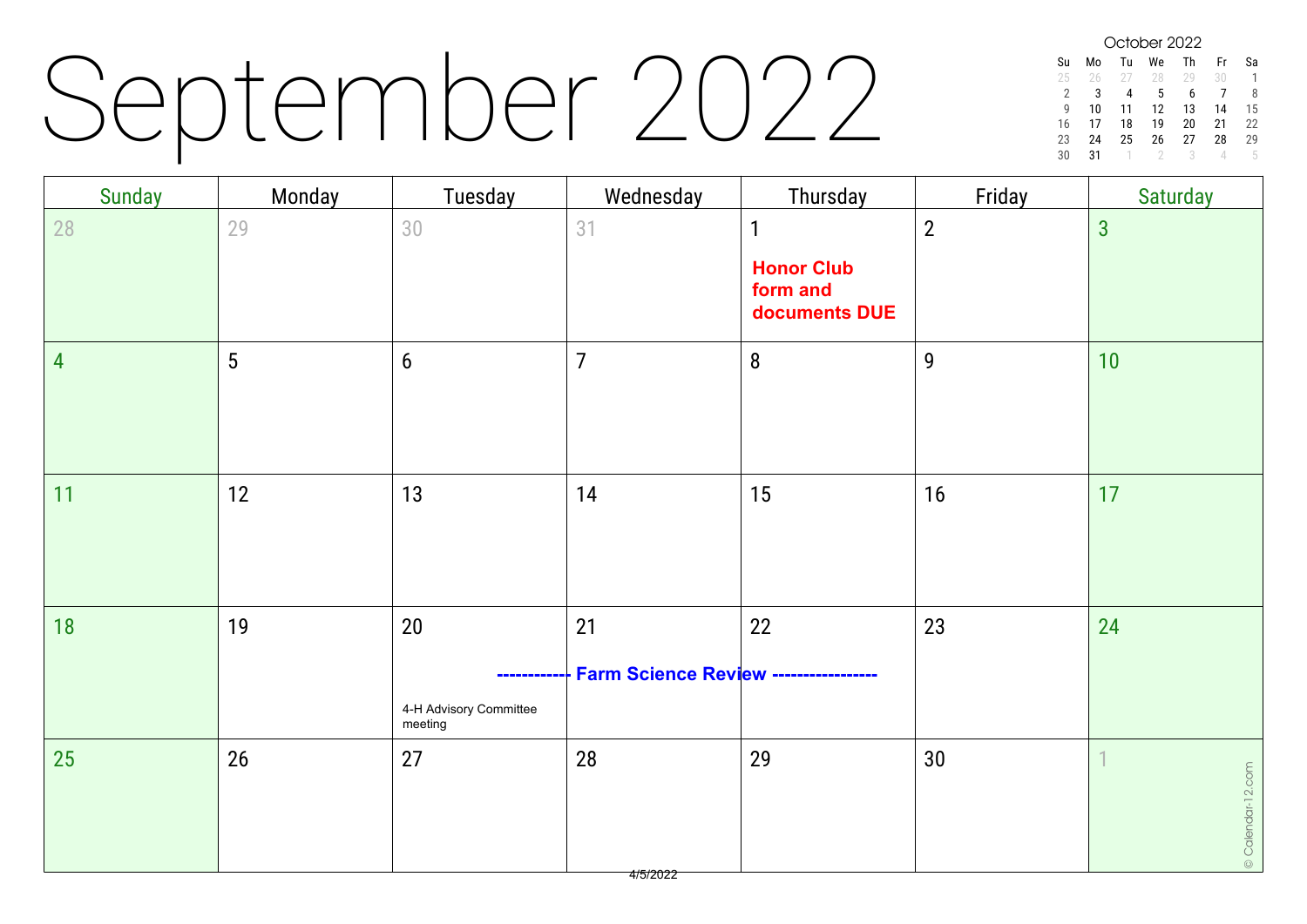#### October 2022

| November 2022 |    |    |    |    |    |    |  |  |  |
|---------------|----|----|----|----|----|----|--|--|--|
| Su            | Mo | Tu | We | Th | Fr | Sа |  |  |  |
| 30            | 31 | 1  | 2  | 3  | 4  | 5  |  |  |  |
| 6             |    | 8  | q  | 10 | 11 | 12 |  |  |  |
| 13            | 14 | 15 | 16 | 17 | 18 | 19 |  |  |  |
| 20            | 21 | 22 | 23 | 24 | 25 | 26 |  |  |  |
| 27            | 28 | 29 | 30 |    |    |    |  |  |  |

| Sunday         | Monday         | Tuesday        | Wednesday       | Thursday         | Friday         | Saturday          |
|----------------|----------------|----------------|-----------------|------------------|----------------|-------------------|
| 25             | 26             | 27             | 28              | 29               | 30             | $\overline{1}$    |
|                |                |                |                 |                  |                |                   |
| $\overline{2}$ | $\mathfrak{3}$ | $\overline{4}$ | $5\phantom{.0}$ | $\boldsymbol{6}$ | $\overline{7}$ | $\boldsymbol{8}$  |
|                |                |                |                 |                  |                |                   |
| 9              | 10             | 11             | 12              | 13               | 14             | 15                |
|                |                |                |                 |                  |                |                   |
| 16             | 17             | 18             | 19              | $20\,$           | 21             | 22                |
|                |                |                |                 |                  |                |                   |
| 23             | 24             | 25             | 26              | 27               | 28             | 29                |
|                |                |                |                 |                  |                |                   |
| 30             | 31             | 1              | $\overline{2}$  | $\sqrt{3}$       | $\sqrt{ }$     | 5                 |
|                |                |                |                 |                  |                | © Calendar-12.com |
|                |                |                |                 |                  |                |                   |

4/5/2022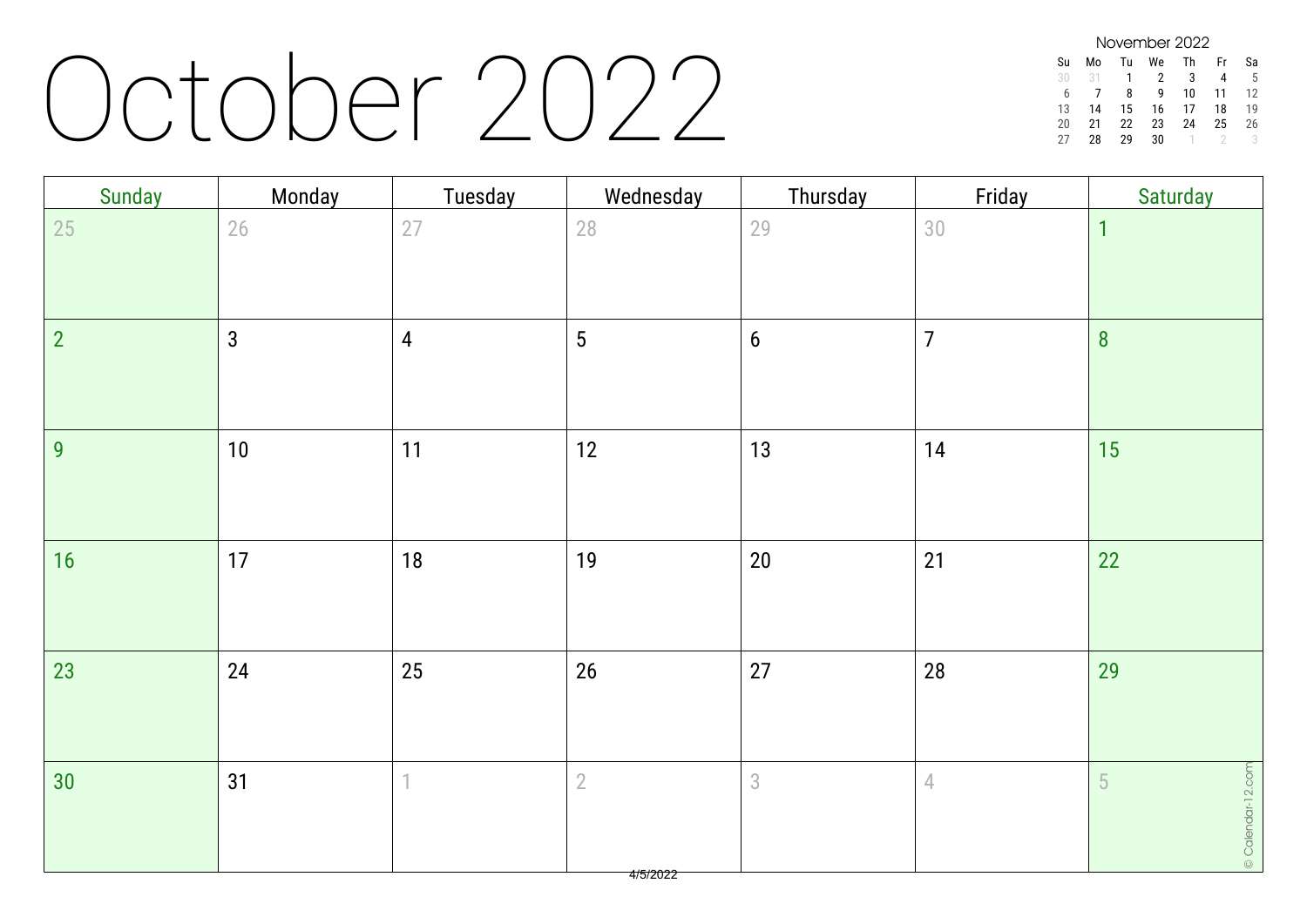#### November 2022

December 2022 Su Mo Tu We Th Fr Sa 28 29 30 1 2 3 4 5 6 7 8 9 10 11 12 13 14 15 16 17 18 19 20 21 22 23 24 25 26 27 28 29 30 31

| Sunday           | Monday         | Tuesday      | Wednesday                                 | Thursday                                                           | Friday         | Saturday               |
|------------------|----------------|--------------|-------------------------------------------|--------------------------------------------------------------------|----------------|------------------------|
| 30               | 31             | $\mathbf{1}$ | $\boldsymbol{2}$                          | $\mathbf{3}$                                                       | $\overline{4}$ | $5\phantom{.0}$        |
| $\boldsymbol{6}$ | $\overline{7}$ | $\bf 8$      | $\mathbf 9$                               | 10                                                                 | 11             | 12                     |
| 13               | 14             | 15           | 16                                        | 17<br><b>4-H Volunteer</b><br><b>Recognition</b><br><b>Banquet</b> | 18             | 19                     |
| 20               | 21             | 22           | 23                                        | 24                                                                 | 25             | 26                     |
| 27               | 28             | 29           | $30\,$<br>$\overline{AB}$ $\overline{BA}$ | 1                                                                  | $\overline{2}$ | 3<br>© Calendar-12.com |

4/5/2022